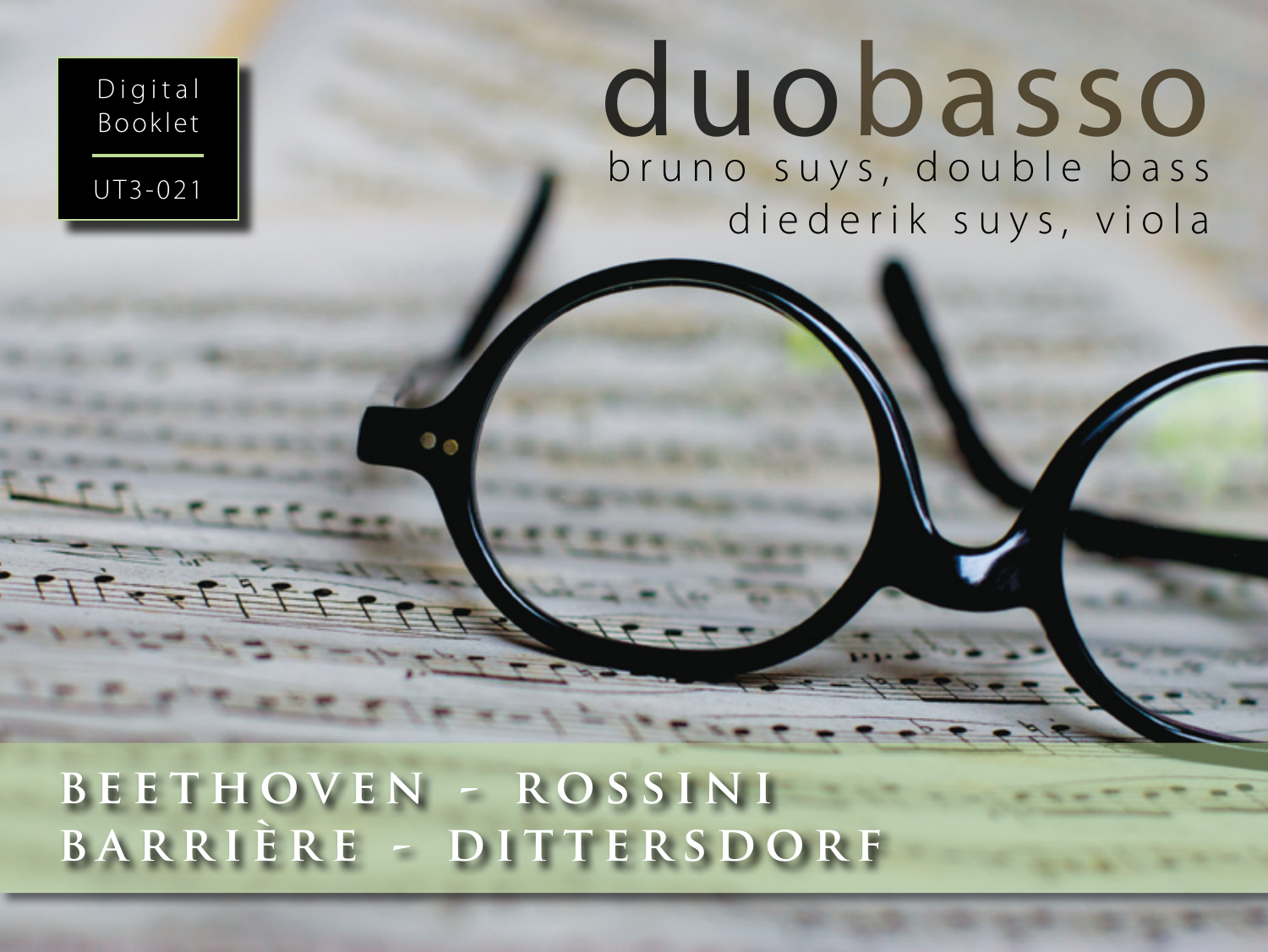

#### Ludwig van Beethoven (1770-1827) *Duett mit zwei obligaten Augengläsern*

01. allegro *(09:45)* 02. minuetto *(04:51)*

Karl Ditters von DITTERSDORF (1739-1799) *Duetto*

03. allegro moderato *(04:48)* 04. menuetto 1 *(03:16)* 05. adagio *(03:09)* 06. menuetto 2 *(02:36)* 07. thema con variazioni *(05:14)*

#### Jean-Baptiste Barrière (1707-1747) *Sonate en duo*

08. andante *(03:18)* 09. adagio *(02:07)* 10. allegro prestissimo *(02:47)*

Giaccomo Rossini (1792-1862) *Duetto*

11. Allegro *(08:34)* 12. Andante molto *(03:27)* 13. Allegro *(04:04)*

> diederik suys, viola BRUNO SUYS, DOUBLE BASS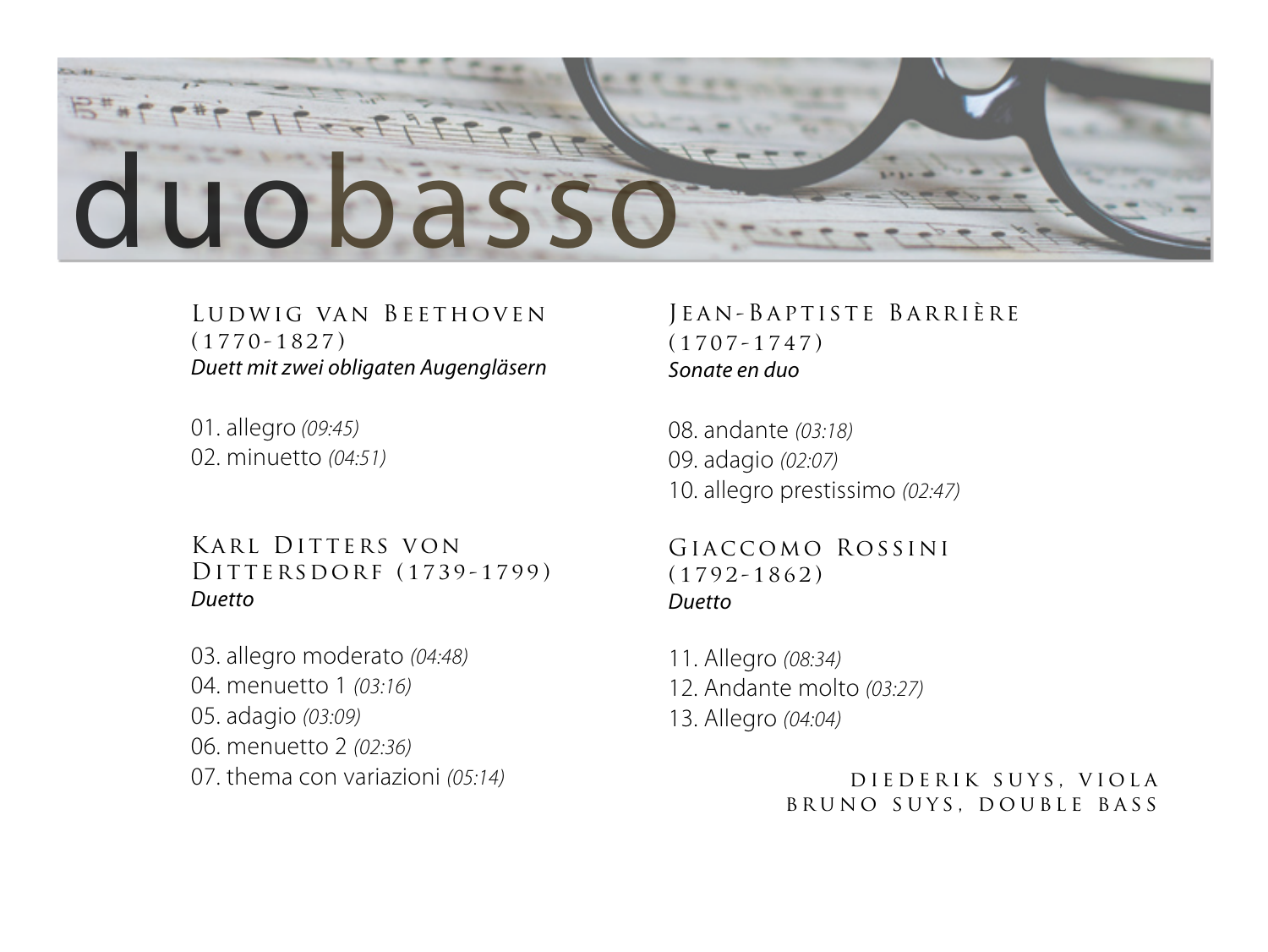#### Nederlands

*Duobasso* is een artistiek project van de broers Bruno en Diederik Suys, met als doel het repertoire voor altviool en contrabas meer luister bij te zetten. Beide zijn solisten aan vooraanstaande Europese operahuizen en hebben daarnaast een passie voor de lyrische kamermuziek.

Het project duobasso omvat opnamen en concerten van zowel originele composities als bewerkingen van duos voor altviool en cello, cello en contrabas, cello en cello, enz...

De bewerkingen zijn van de hand van Diederik en Bruno zelf en zijn online via de internet site *www.duobasso.be* te bekomen.

Deze opname werd begin augustus 2011 gerealiseerd en is, om ecologische en economische redenen, uitsluitend als internet download beschikbaar op de voornaamste internet download-sites.

#### Français

Le projet artistique *duobasso* de Bruno et Diederik Suys, est né dans le but de faire découvrir le répertoire pour alto et contrebasse. Etant tous deux solistes d'ochestres d'opéras européens réputés, les frères ont également une passion profonde pour les oeuvres lyriques de la musique de chambre.

Ce projet comprend des enregistrements et concerts de compositions originelles ainsi que des oeuvres (pour alto et violoncelle, violoncelle et contrebasse, deux violoncelles, etc...) arrangées par Diederik et Bruno eux-mêmes. Ces arrangements sont disponibles en ligne sur le site internet: *www.duobasso.be*

Cet enregistrement-ci à été réalisé en août 2011 et est, pour des raisons écologiques et économiques, uniquement disponible sur les principales platformes de téléchargement.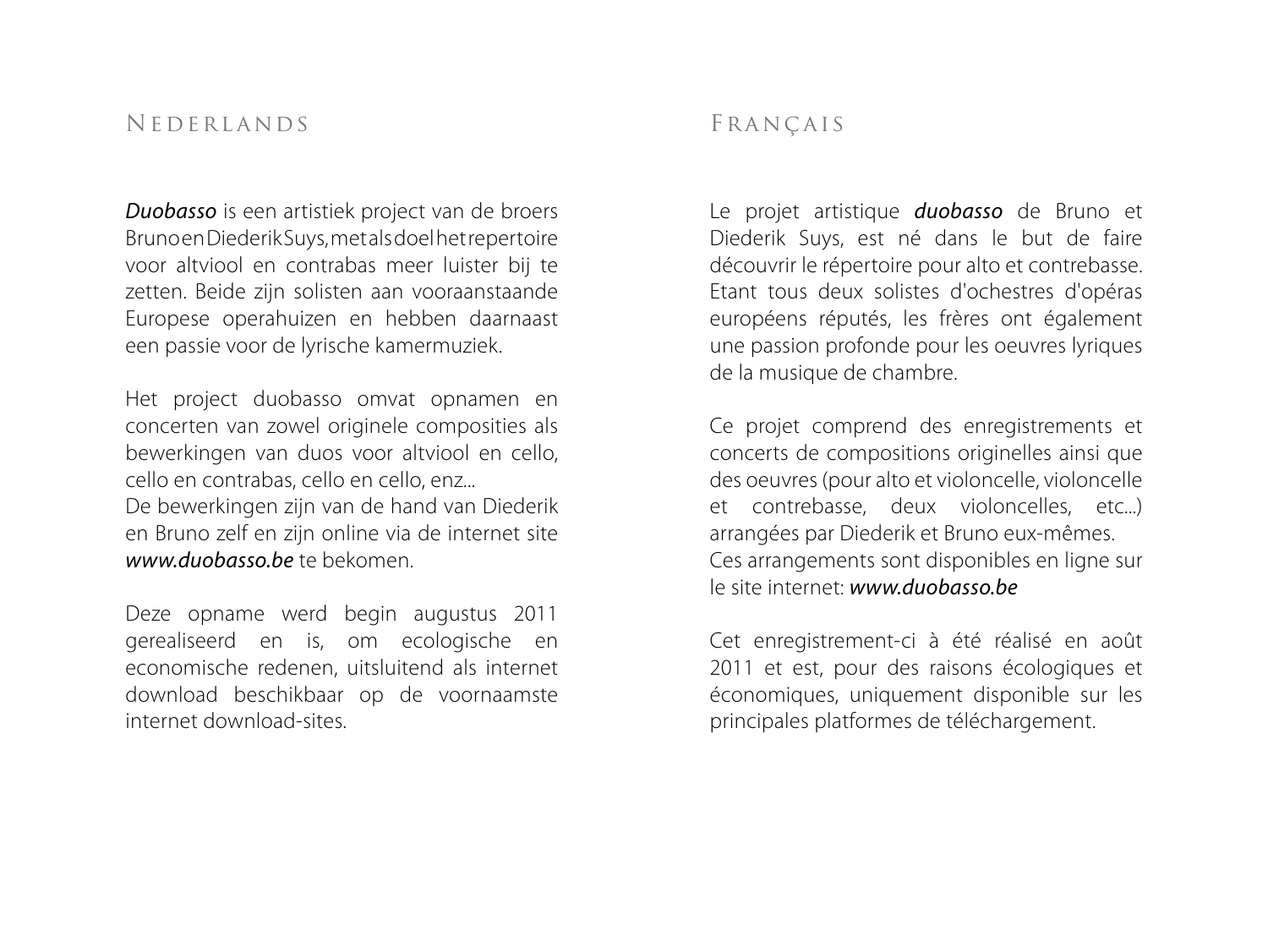#### Englisch

The artistic project *duobasso* of Bruno and Diederik Suys, was born in order to explore the repertoire for viola and bass. Both soloist at leading European opera-orchestras, the brothers also have a passion for lyrical chamber music.

The project includes recordings and concerts of original compositions and works (for viola and cello, cello and double bass, two cellos, etc ...) arranged by Diederik and Bruno themselves.

These arrangements are available online on the website: *www.duobasso.be*

This recording was made in August 2011 and is, for ecological and economic reasons, only available on the main download platforms.

#### DEUTSCH

*Duobasso* ist ein musikalisches Projekt der Brüder Bruno und Diederik Suys mit dem Ziel, Kammermusik für Bratsche und Kontrabass ins Rampenlicht zu rücken. Beide sind Stimmführer in führenden europäischen Opernhäusern und beschäftigen sich neben dieser Tätigkeit intensiv mit Kammermusik.

Das Projekt umfasst Aufnahmen und Konzerten von Originalwerken sowie eigener Bearbeitungen anderer Duos wie z. B. für Bratsche und Violoncello, Violoncello und Kontrabass usw...

Für Interessenten sind die Noten der Bearbeitungen auf der Internetadresse *www. duobasso.be* zu bekommen.

Diese Aufnahme wurde im August 2011 realisiert, und wird aus ökologischen und ökonomischen Gründen nur als Download angeboten, und zwar bei Haupt Download-Portalen.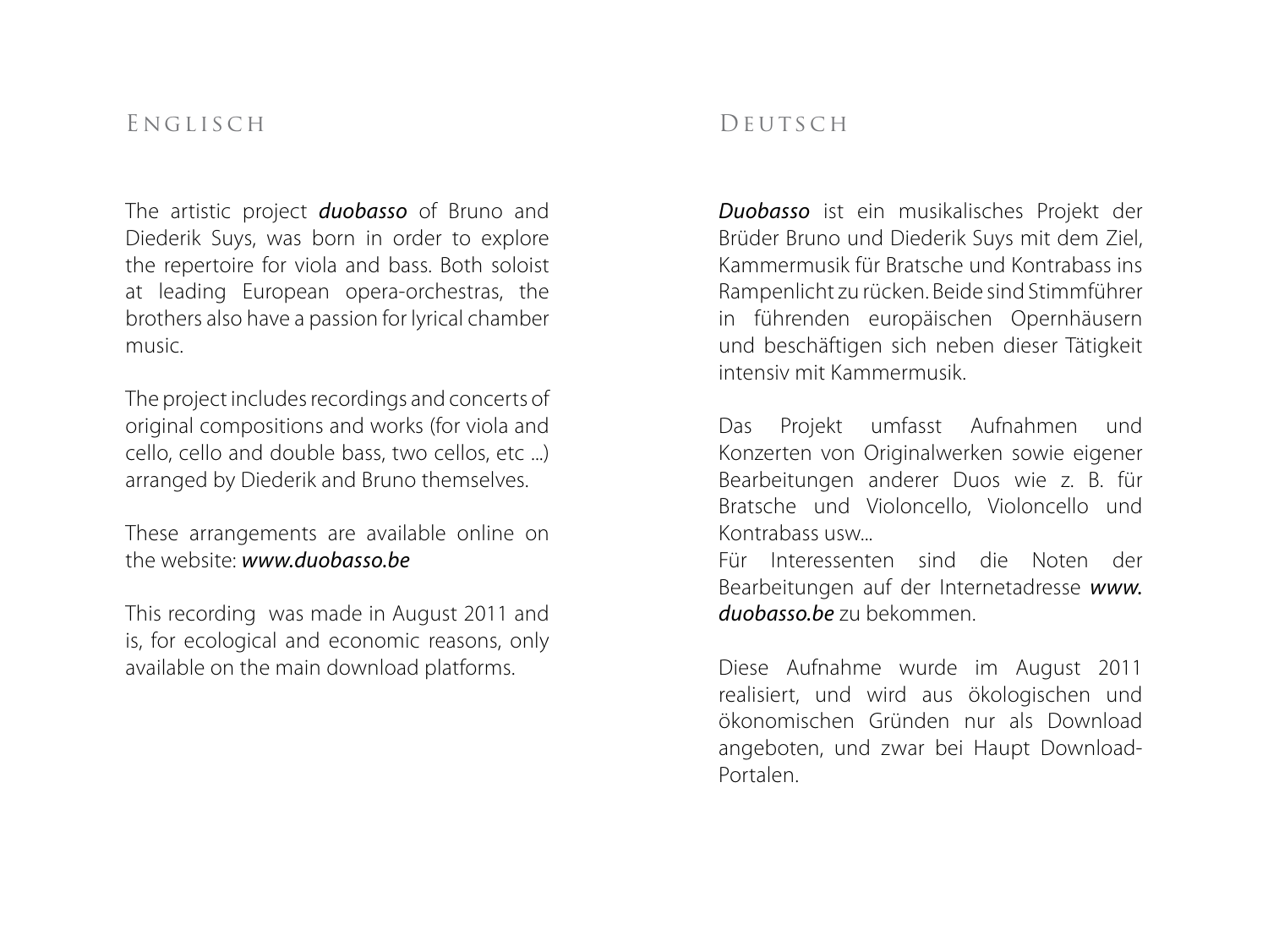### bruno suys



## diederik suys



photo © Jeroen Suys **photo Calculated** Control of the United Calculated Control of the United Calculated Control of the United Calculated Control of the United Calculated Control of the United Calculated Control of the Uni